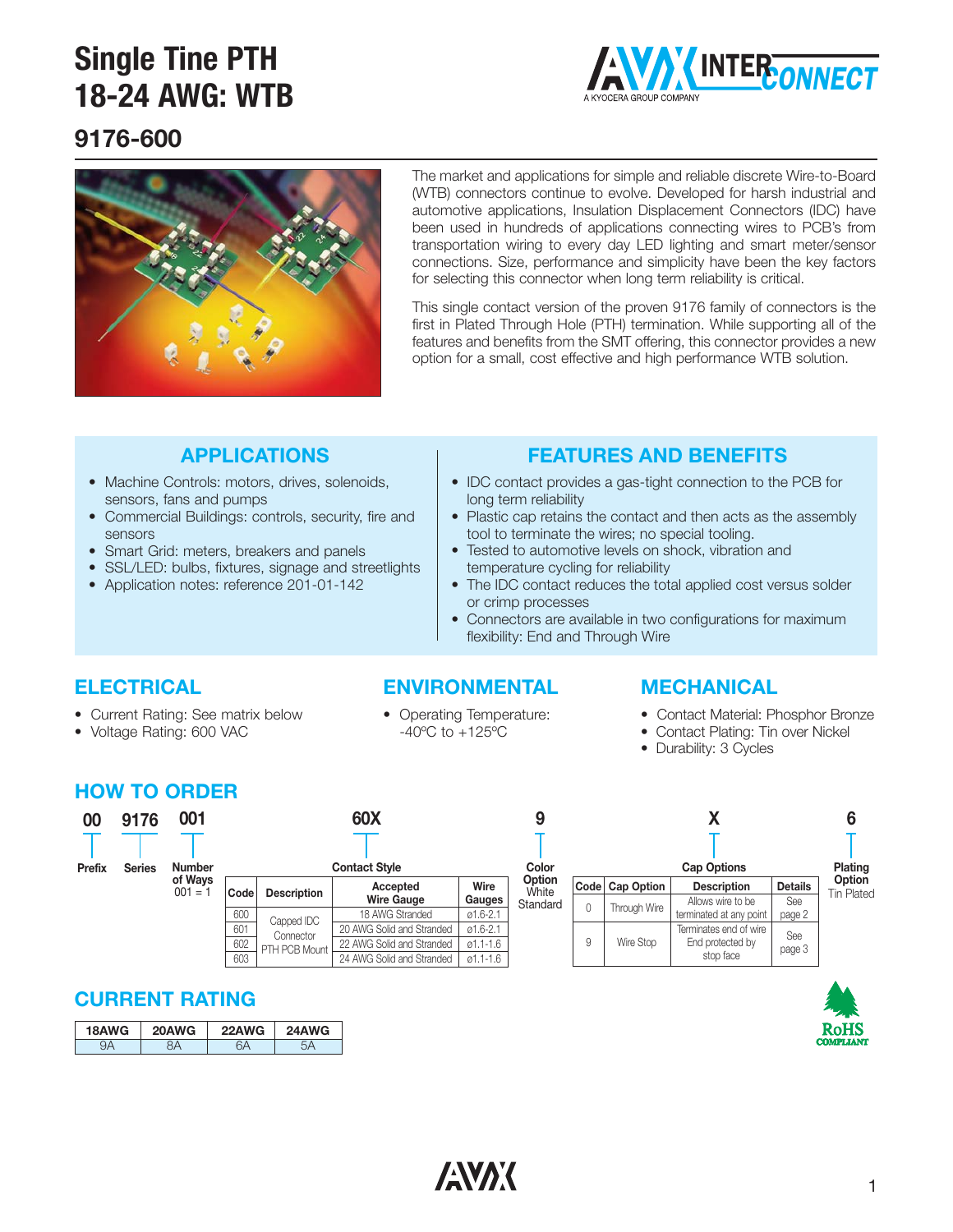

**9176-600**

## **18-24 AWG 1 WAY PTH CONNECTOR THROUGH WIRE CAPPED**

 $2.50$ 

 $0.50$ 









| <b>Code</b> | Accepted<br><b>Wire Gauge</b> | A    | Wire<br><b>Insulation</b> | в   |
|-------------|-------------------------------|------|---------------------------|-----|
| 600         | 18 AWG Stranded               | 0.74 | $Q$ 1.6-2.1               | 2.1 |
| 601         | 20 AWG Solid or Stranded      | 0.60 | $Q$ 1.6-2.1               | 2.1 |
| 602         | 22 AWG Solid or Stranded      | 0.47 | $Q$ 1.1-1.6               | 1.6 |
| 603         | 24 AWG Solid or Stranded      | 0.37 | $0.11 - 1.6$              |     |

# **SUGGESTED PCB LAYOUT**



#### NOTES:

- 1. 1 WAY CONNECTOR FOR PTH WIRE TO BOARD CONNECTION, PRE-ASSEMBLED THROUGH WIRE CAP, CODE SEE PAGE 1.
- 2. CONTACT/CAP TO MATCH 20AWG-24AWG SOLID AND STRANDED WIRES, 18AWG WILL ONLY ACCEPT STRANDED WIRES, SEE TABLE.
- 3. FLAT FACE ON TOP OF CAP TO AID PICK AND PLACE ASSEMBLY, MAXIMUM DIAMETER 1.8MM.
- 4. FOR FULL PRODUCT SPECIFICATION ON STANDARD CONNECTORS REFER TO ELCO SPEC 201-01-163.
- 5. ASSEMBLY PROCEDURE, REFER TO APPLICATION NOTES 201-01-142.
- 6. GENERAL TOLERANCE ±0.20 UNLESS STATED.
- 7. PACKED IN TAPE AND REEL, QUANTITY PER REEL 500.
- 8. CONNECTOR OUTLINE.
- 9. CONTACT MATERIAL: TIN PLATED COPPER ALLOY.
- 10. INSULATION MATERIAL: HIGH TEMPERATURE NYLON, GLASS FILLED, UL94 V-O. COLOR REFER TO PAGE 1.



**ANAK**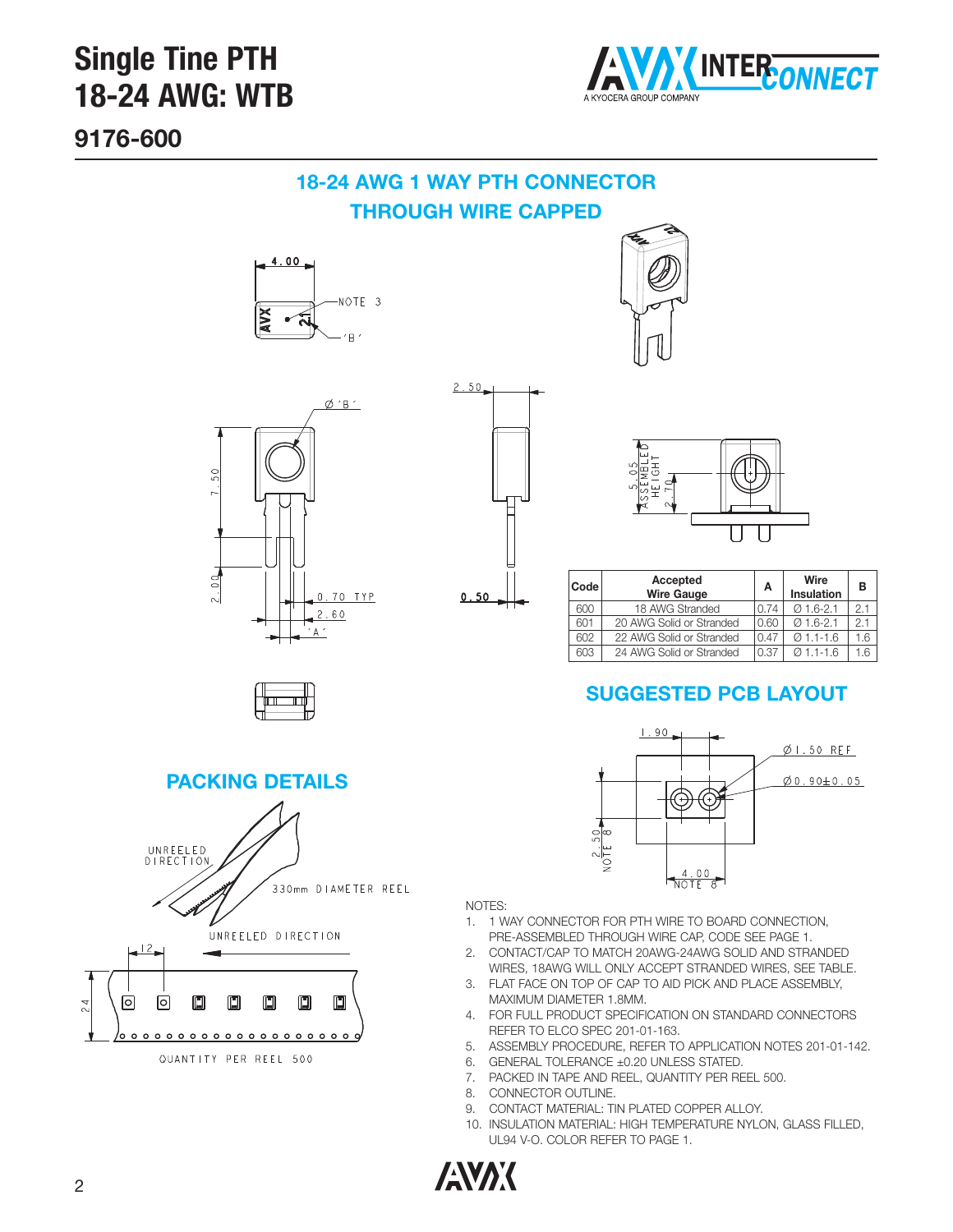

**9176-600**

## **18-24 AWG 1 WAY PTH CONNECTOR WIRE STOP CAPPED**





WIRE STOP- $2.50$  $3.05$ WIRE STOP  $\frac{0.05}{0.001E}$ **Code Accepted A Wire <sup>B</sup> Wire Gauge Insulation**  $0.50$ 600 18 AWG Stranded 0.74 Ø 1.6-2.1 2.1 601 | 20 AWG Solid or Stranded | 0.60 | Ø 1.6-2.1 | 2.1 602 22 AWG Solid or Stranded 0.47 Ø 1.1-1.6 1.6

### **SUGGESTED PCB LAYOUT**

 $\frac{4.00}{\text{NOTE}}$  $\overline{R}$ 

603 24 AWG Solid or Stranded 0.37 0 1.1-1.6 1.6

 $\emptyset$  I.50 REF

 $\emptyset$ 0.90±0.05



#### **PACKING DETAILS**



QUANTITY PER REEL 500

 $\overline{24}$ 

#### NOTES:

1. 1 WAY CONNECTOR FOR PTH WIRE TO BOARD CONNECTION, PRE-ASSEMBLED WIRE STOP CAP, CODE SEE PAGE 1.

NOTE  $\frac{1.25}{8}$ 

2. CONTACT/CAP TO MATCH 20AWG-24AWG SOLID AND STRANDED WIRES, 18AWG WILL ONLY ACCEPT STRANDED WIRES, SEE TABLE.

 $1.90$ 

- 3. FLAT FACE ON TOP OF CAP TO AID PICK AND PLACE ASSEMBLY, MAXIMUM DIAMETER 1.8MM.
- 4. FOR FULL PRODUCT SPECIFICATION ON STANDARD CONNECTORS REFER TO ELCO SPEC 201-01-163.
- 5. ASSEMBLY PROCEDURE, REFER TO APPLICATION NOTES 201-01-142.
- 6. GENERAL TOLERANCE ±0.20 UNLESS STATED.

ౚ∣∞ NOTE<sup>S</sup>

- 7. PACKED IN TAPE AND REEL, QUANTITY PER REEL 500.
- 8. CONNECTOR OUTLINE.
- 9. CONTACT MATERIAL: TIN PLATED COPPER ALLOY.
- 10. INSULATION MATERIAL: HIGH TEMPERATURE NYLON, GLASS FILLED, UL94 V-O. COLOR REFER TO PAGE 1.
- 11. WIRE STOP CAP PROTECTS END OF WIRE.